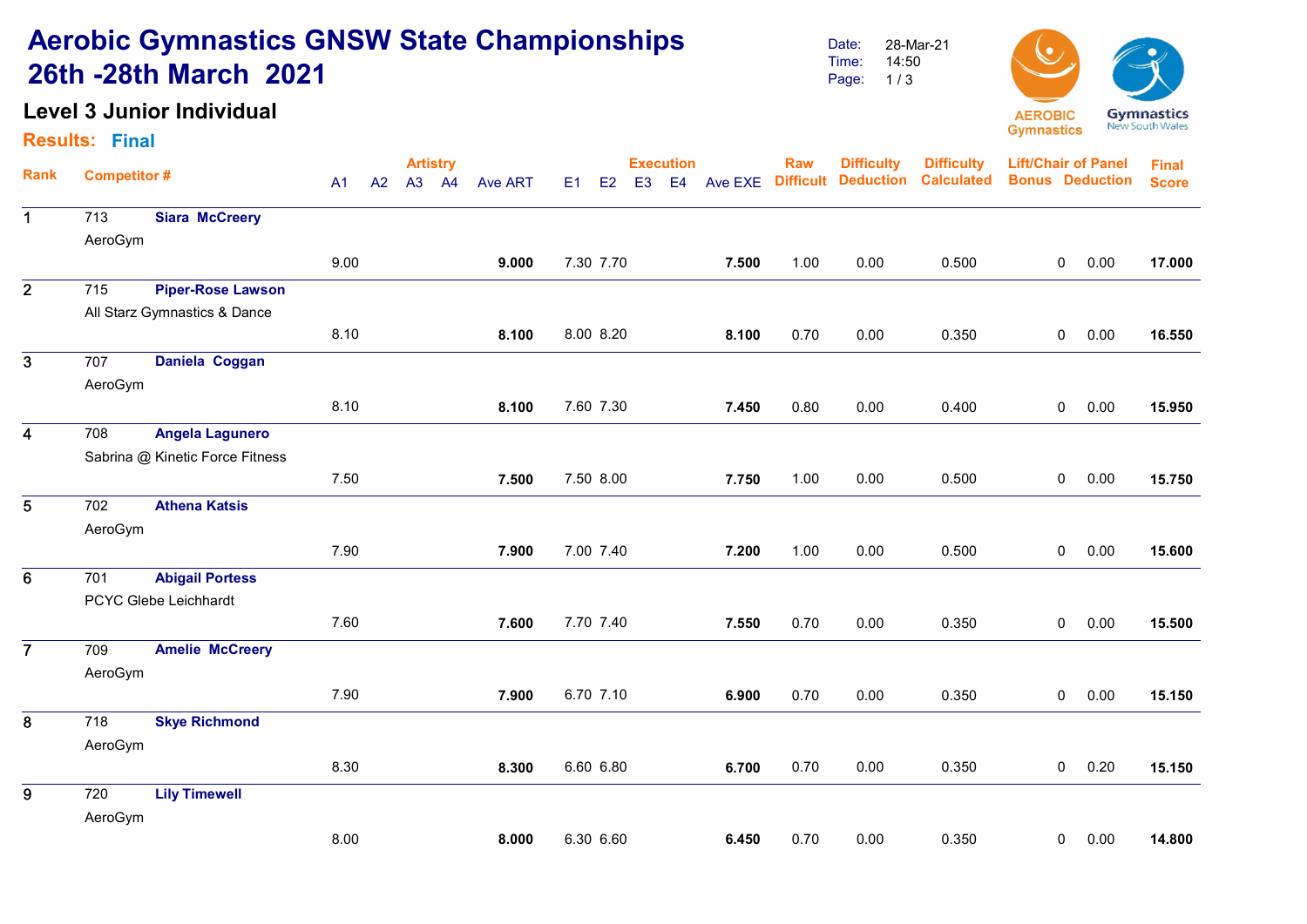# Aerobic Gymnastics GNSW State Championships 26th -28th March 2021

## Level 3 Junior Individual

#### Results: Final

Date: Time: Page: 28-Mar-21 14:50 2 / 3



|             |                       |                         | <b>Artistry</b> |    |    |                |       |           |                |    | <b>Execution</b> |                  | <b>Raw</b>       | <b>Difficulty</b> | <b>Difficulty</b>      | <b>Lift/Chair of Panel</b> | <b>Final</b> |        |
|-------------|-----------------------|-------------------------|-----------------|----|----|----------------|-------|-----------|----------------|----|------------------|------------------|------------------|-------------------|------------------------|----------------------------|--------------|--------|
| <b>Rank</b> | <b>Competitor#</b>    | A1                      | A2              | A3 | A4 | <b>Ave ART</b> | E1    | E2        | E <sub>3</sub> | E4 | Ave EXE          | <b>Difficult</b> | <b>Deduction</b> | <b>Calculated</b> | <b>Bonus Deduction</b> |                            | <b>Score</b> |        |
| 10          | 716                   | <b>Sienna Tannock</b>   |                 |    |    |                |       |           |                |    |                  |                  |                  |                   |                        |                            |              |        |
|             | PCYC Glebe Leichhardt |                         |                 |    |    |                |       |           |                |    |                  |                  |                  |                   |                        |                            |              |        |
|             |                       |                         | 7.70            |    |    |                | 7.700 | 6.40 6.80 |                |    |                  | 6.600            | 0.60             | 0.00              | 0.300                  | $\mathbf{0}$               | 0.00         | 14.600 |
| 11          | 717                   | <b>Emma Fernandez</b>   |                 |    |    |                |       |           |                |    |                  |                  |                  |                   |                        |                            |              |        |
|             | AeroGym               |                         |                 |    |    |                |       |           |                |    |                  |                  |                  |                   |                        |                            |              |        |
|             |                       |                         | 8.20            |    |    |                | 8.200 | 6.00 6.60 |                |    |                  | 6.300            | 0.50             | 0.00              | 0.250                  | $\mathbf 0$                | 0.20         | 14.550 |
| 12          | 710                   | <b>Evie Charles</b>     |                 |    |    |                |       |           |                |    |                  |                  |                  |                   |                        |                            |              |        |
|             | PCYC Glebe Leichhardt |                         |                 |    |    |                |       |           |                |    |                  |                  |                  |                   |                        |                            |              |        |
|             |                       |                         | 7.30            |    |    |                | 7.300 | 6.70 7.00 |                |    |                  | 6.850            | 0.70             | 0.00              | 0.350                  | $\mathbf 0$                | 0.00         | 14.500 |
| 13          | 711                   | <b>Anneke Ho</b>        |                 |    |    |                |       |           |                |    |                  |                  |                  |                   |                        |                            |              |        |
|             | PLC Sydney            |                         |                 |    |    |                |       |           |                |    |                  |                  |                  |                   |                        |                            |              |        |
|             |                       |                         | 7.50            |    |    |                | 7.500 | 6.10 6.60 |                |    |                  | 6.350            | 0.50             | 1.00              | 0.000                  | $\overline{0}$             | 0.00         | 13.850 |
| 14          | 712                   | <b>Eve Khademi</b>      |                 |    |    |                |       |           |                |    |                  |                  |                  |                   |                        |                            |              |        |
|             |                       | PCYC Glebe Leichhardt   |                 |    |    |                |       |           |                |    |                  |                  |                  |                   |                        |                            |              |        |
|             |                       |                         | 7.30            |    |    |                | 7.300 | 6.20 6.40 |                |    |                  | 6.300            | 0.60             | 0.00              | 0.300                  | $\mathbf{0}$               | 0.20         | 13.700 |
| 15          | 704                   | <b>Arielle Park</b>     |                 |    |    |                |       |           |                |    |                  |                  |                  |                   |                        |                            |              |        |
|             | PLC Sydney            |                         |                 |    |    |                |       |           |                |    |                  |                  |                  |                   |                        |                            |              |        |
|             |                       |                         | 7.00            |    |    |                | 7.000 | 6.00 6.30 |                |    |                  | 6.150            | 0.70             | 0.00              | 0.350                  | $\mathbf 0$                | 0.00         | 13.500 |
| 16          | 703                   | <b>Madeleine Bonny</b>  |                 |    |    |                |       |           |                |    |                  |                  |                  |                   |                        |                            |              |        |
|             | PLC Sydney            |                         |                 |    |    |                |       |           |                |    |                  |                  |                  |                   |                        |                            |              |        |
|             |                       |                         | 7.00            |    |    |                | 7.000 | 5.90 6.40 |                |    |                  | 6.150            | 0.70             | 0.00              | 0.350                  | $\mathbf 0$                | 0.00         | 13.500 |
| 17          | 706                   | <b>Mila Gabriel</b>     |                 |    |    |                |       |           |                |    |                  |                  |                  |                   |                        |                            |              |        |
|             |                       | PCYC Glebe Leichhardt   |                 |    |    |                |       |           |                |    |                  |                  |                  |                   |                        |                            |              |        |
|             |                       |                         | 6.90            |    |    |                | 6.900 | 6.30 6.40 |                |    |                  | 6.350            | 0.40             | 0.00              | 0.200                  | $\mathbf 0$                | 0.00         | 13.450 |
| 18          | 705                   | <b>Olimpia Falcione</b> |                 |    |    |                |       |           |                |    |                  |                  |                  |                   |                        |                            |              |        |
|             |                       | PCYC Glebe Leichhardt   |                 |    |    |                |       |           |                |    |                  |                  |                  |                   |                        |                            |              |        |
|             |                       |                         | 7.30            |    |    |                | 7.300 | 5.90 6.30 |                |    |                  | 6.100            | 0.90             | 1.00              | 0.000                  | $\mathbf 0$                | 0.00         | 13.400 |